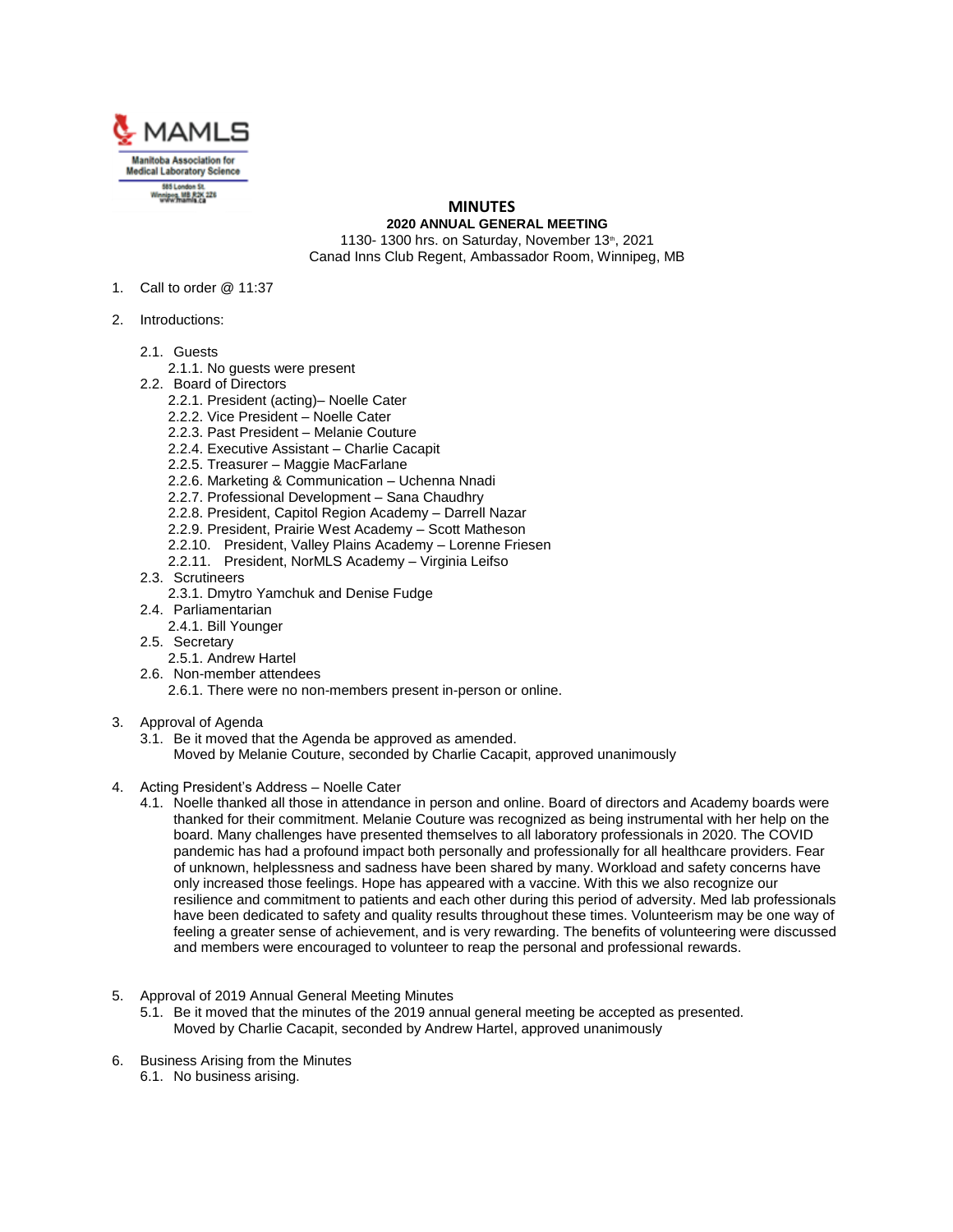- 7. Presentation of Awards Noelle Cater
	- 7.1. No nominations for ANC Delaat or Crocus award.
	- 7.2. Noelle presented the Past President Award to Melanie Couture. She is a strong advocate for the profession and MAMLS. A talented artist with a dedication to Med Lab, she has been the rock on our board for many years and has spent many hours developing and maintaining our website. She has kept us all on track over the years. It is an honour to work with such a passionate and dedicated medical laboratory professional.
- 8. 2021 Proposed Budget –Noelle Cater & Melanie Couture 8.1. No discussion occurred
- 9. 2022 Proposed Budget --Noelle Cater & Melanie Couture 9.1. No discussion occurred. Noelle reviewed the deficit position due to declining membership.
- 10. 2019 Annual Report –Melanie Couture 10.1. Will be uploaded to the MAMLS website, a copy can be requested from Noelle.
- 11. Report from the Board of Directors Melanie Couture
	- 11.1. Throughout 2020 MAMLS held 6 board meetings but was unable to schedule an AGM due to the current COVID-19 pandemic. We welcomed 2 new board members with Maggie MacFarlane (Treasurer) and Andrew Hartel (Secretary). We were unable to fill the Professional Development or Vice President positions however Sana Chaudhry agreed to stay on the board for an additional term. Scott Matheson and Lorenne Friesen were added to the regional Academies. Many MAMLS events were impacted this year. Career symposiums, science fairs, student graduation celebrations, CE speaker sessions and student professional events were cancelled. Manitoba was not able to host LabCon 2020 either. All of these events are vital for MAMLS to advocate for the professional and provide continuing education opportunities. We lost our President in 2020 as Lisa Kendrick stepped down. However, Noelle Cater took on the role as Acting President and guided throughout this challenging year. The Board moved our meetings to Zoom and gained a lot of knowledge in using this platform. Impact Public Affairs was brought on board to create an advocacy day but again the pandemic made this an impossible task. Thankfully, in early 2020, Capital Region Academy was able to host a Spring Fling event. It is exciting to see that LabCon will return to Manitoba in 2022.
- 12. Report from the Elections Committee Melanie Couture
	- 12.1.Be it moved that the elections for 2021 indicate that:

Dmytro Yamchuk be elected to the MAMLS board of directors through acclimation as Vice President for 2021; Angelique Manguino be elected to the MAMLS Board of Directors through acclimation as Marketing and Communications Director; Sarah Crawford be elected to the MAMLS Board of Directors through acclimation as MLA Representative; and the Denise Fudge be elected to the MAMLS Board of Directors through acclimation as Executive Assistant.

Be it further moved that the current MAMLS Board of Directors be ratified.

Moved by Melanie Couture, seconded by Andrew Hartel Motion carried: with 18 in favour in person, 6 in favour online, none against and 2 abstaining.

12.2.Be it moved that the elections for 2022 indicate that:

Dannielle Caruk be elected to the MAMLS board of directors through acclimation as Vice President for 2022; Liz Kondratuk be elected to the MAMLS Board of Directors through acclimation as Northern Manitoba Representative; Melanie Couture be elected to the MAMLS Board of Directors through acclimation as Treasurer; and Llora Alejandro-Yarema be appointed to the MAMLS Board of Directors as Recording Secretary.

Be it further moved that the current MAMLS Board of Directors be ratified.

Moved by Andrew Hartel, seconded by Denise Fudge Motion carried: with 18 in favour in person, 6 in favour online, none against and 2 abstaining.